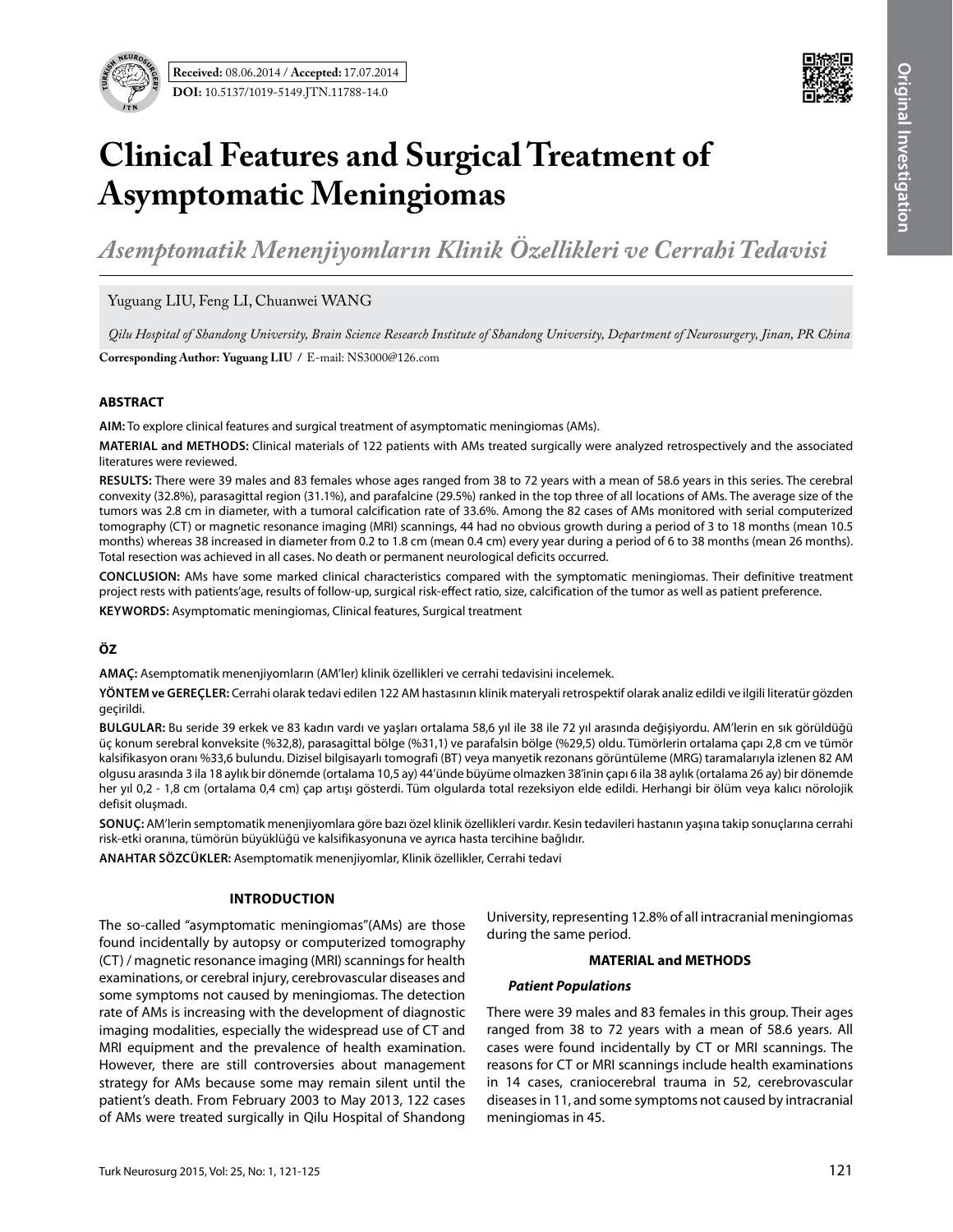### *Radiological Images*

All cases were given CT or/and MRI scannings in this series. Enhanced CT or MRI revealed moderate to marked enhancement of tumors. The findings of the last CT or/and MRI examinations before surgery were shown in Table I.

# *Management Strategy*

Of the 122 cases of AMs, 18 cases younger than 50 years old were treated surgically without dynamic observation after meningiomas were found, and 22 were resected after a less than three-month follow-up because patients asked for operations. Of the other 82 cases followed up by enhanced CT or MRI every 3-12 months, 44 had no obvious growth during a period from the initial detection by CT or MRI to the last preoperative examination of CT or MRI, ranging from three to nineteen months (mean 12.5 months), but 14 became symptomatic due to the aggravation of peritumoral edema. Tumor growth was observed in the other 38 cases on the last images of CT or MRI, in contrast with the initials during a period from the initial detection by CT or MRI to the last preoperative examination of CT or MRI, varying between six and thirty-six months (mean 24 months), and the annual increase varied from 0.2 to 1.8 cm (mean 0.4 cm) in maximum diameter. However, the meningioma-related symptoms appeared only in 20 cases.

#### **Table I:** CT/MRI Findings of 122 Patients with AMs

| <b>Tumors</b>           | <b>No. of cases</b> |
|-------------------------|---------------------|
| Locations               |                     |
| cerebral convexity      | 40                  |
| parasagittal regions    | 38                  |
| cerebral falx           | 36                  |
|                         | 4                   |
| sphenoid ridge          | $\overline{2}$      |
| middle cranial fossa    | 1                   |
| olfactory groove        | 1                   |
| cerebellar convexity    |                     |
| Size (cm) (mean 2.8 cm) |                     |
| $<$ 1                   | 8                   |
| $1 - 3$                 | 87                  |
| $\geq$ 3                | 27                  |
| <b>Texture</b>          |                     |
| homogeneous             | 80                  |
| calcified               | 41                  |
| necrotic                | 1                   |
| cystic                  | $\Omega$            |
| hemorrhagic             | $\Omega$            |
| Peritumoral edema       |                     |
| no                      | 103                 |
| $mid(<$ 2cm)            | 18                  |
| medium (2-4cm)          | 1                   |
| severe (>4cm)           | 0                   |

# **RESULTS**

### *Surgical Results*

Simpson I or II resection (18) was achieved in all cases. Postoperatively, the sporadic hemorrhage in the surgical field occurred in one case at the age of 72 years old. No death and severe complications or permanent neurological sequelae were observed in this series.

# *Pathological Results*

Pathology revealed that benign meningiomas were confirmed in 121 cases and malignant in 1. In the subtypes, 52 cases were psammomatous, 38 fibroblastic, 28 meningothelial, 3 mixed and 1 malignant.

# *Follow-up Results*

There was no recurrence after a follow-up of 12-72 months (mean 33 months). The patient with malignant meningioma was given radiotherapy after surgery and had not reccurence of tumor at 15 months after operation.

# **DISCUSSION**

# *Incidence Rate*

It is difficult to estimate accurately the incidence rate of AMs because they are found incidentally. The incidence rate of AMs detected at autopsy was 1%-2.3%, and more than 3% of those over 60 years old (3, 11). An estimated 0.5%-3% of the population has an incidental AM (17, 20). With the wide use of neuroimaging examinations and the decrease of autopsy, the rate of AMs detected incidentally by neuroimaging has increased year by year from 0.16:100,000 per year to 2.28:100,000 per year, whereas the rate of meningiomas found incidentally at autopsy has decreased from 5.25:100,000 per year to 3.92:100,000 per year (5). The proportions of AMs to all meningiomas reported in literature varied widely between 20.7% and 75% (3, 5, 14, 16, 21). The main causes of this wide gap include the different constitution of patients' age, the prevalence of CT and/or MRI, the different research subjects and diverse research methods (3). Nishizaki et al reported 108 cases of AMs treated surgically represented 20.7% of all meningiomas during the same period (14). Go et al reported 35 patients with AMs followed-up dynamically accounted for 28.9% of all meningiomas (5). It's reported that 38.9% of all 1536 meningiomas had no symptoms by Kuratsu et al (6). Radhakrishnan found 75% of 136 meningiomas were asymptomatic during population statistics (16). Generally thinking, the incidence rate of AMs increases continuously with age (5,13,15,17). According to the statistical data of autopsy by Nakasu and his colleagues, the age incidences of AMs were 0.5% younger than 40 years, 1.2%% 40-60, 2.4% 60- 69, 3.6% 70-79 and 4.6% over 80, respectively(11). And 21% of 75 meningioma patients over 60 years old, treated surgically by Award et al, were asymptomatic (1). Niiro et al observed 92 cases of meningioma at the age of over 70 years old, and 69 cases (75%) had no symptoms (13). Of the 1536 meningiomas reported by Kuratsu et al, the proportion of patients with AMs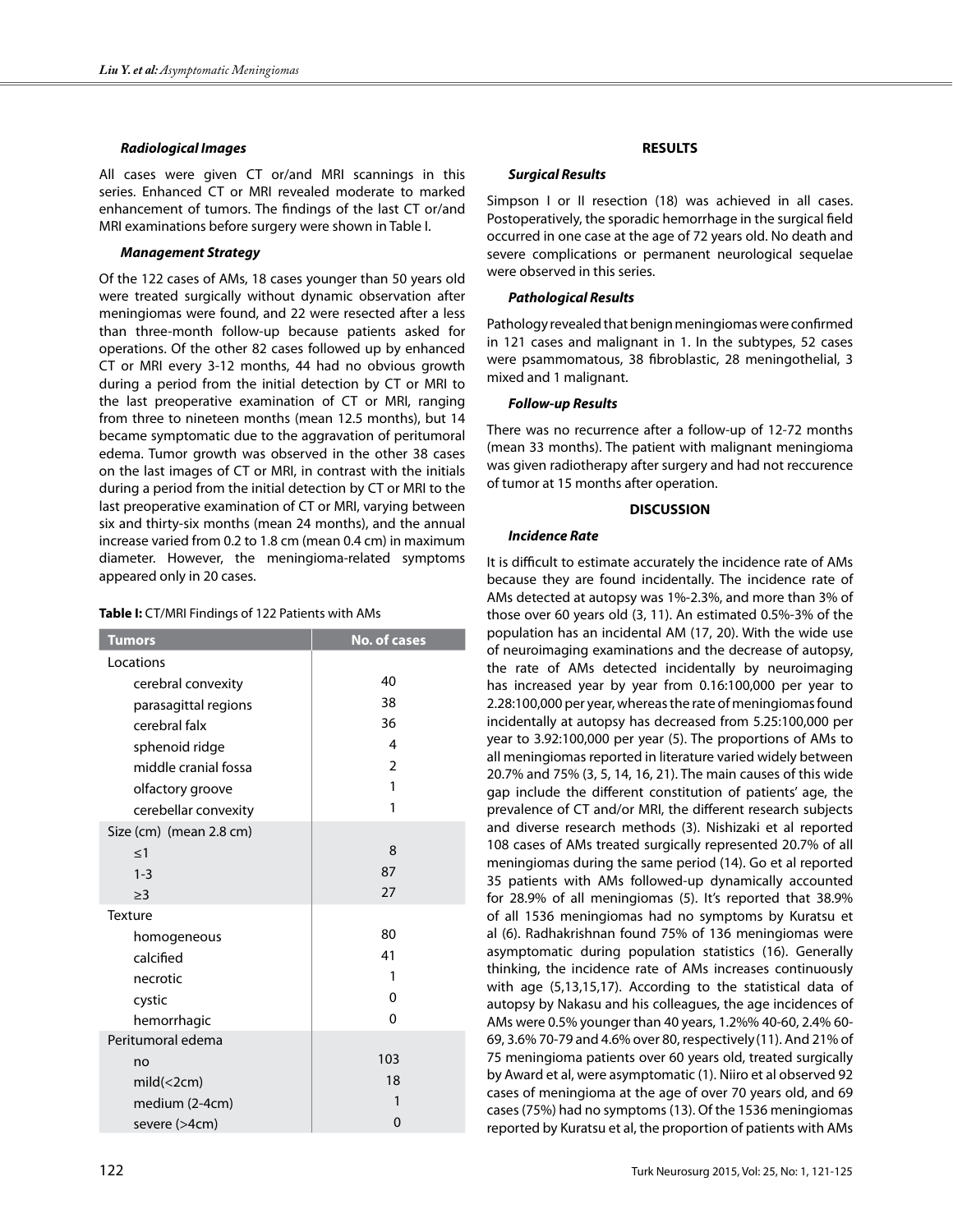older than 70 years was 49% (6). In our series, 122 cases of AMs represented 12.8% of all 953 meningiomas, the rate of which was significantly lower than that reported in the literature. The main causes were that the patients treated conservatively and with γ-knife were not included in this group.

### *Clinical Characteristics*

Compared with symptomatic meningiomas, AMs exhibit some clinical characteristics as follows (2-7, 10,11,13-15,22):

- 1. The tumors occur frequently in the aged. The brain atrophy of the elderly is the likely one of factors making meningiomas asymptomatic during a certain period. However, the mean age of our series is lower than that reported in the literature, which may be relate to the selection of cases because the surgical treatment is usually given the patients with AMs at the relative young age.
- 2. The proportion of tumors in females is much higher, ranging from 68% to 91%.
- 3. The tumors are usually small, with a mean 2.8 cm diameter, infrequently accompanied by peritumoral edema. The sizes of tumors are often less than 1 cm in diameter when patients' ages are under 30 years and the proportion of tumors greater than 3 cm in diameter increases when over 50 years.
- 4. The cerebral convexity is the most common site of AMs, accounting for 41.7% to 65.7%.
- 5. Calcification rates of tumors increase (18%-68.6%), but cystic or necrotic generation, intratumoral hemorrhage happen rarely.
- 6. The rate of complete resection is higher.
- 7. Psammomatous, fibroblastic and meningothelial meningiomas constitute the majority of subtypes, while malignant meningiomas are rare (about 1%).

#### *Investigation of Neuroimaging*

Surgical management must be based on the natural history of AMs. However, it was difficult to investigate the history of AMs before the era of CT. Now follow-up of CT or MR imaging associated with clinical symptomatology make it possible to study the natural history for a certain period. Olivero et al followed up 45 cases of AMs monitored with serial imaging, and found that the tumors didn't grow in 35 cases for 3 to 72 months (mean 29 months ) and grew in 10 cases with an increase of an average 0.24 cm in diameter per year for 0.5 to 15 years (mean 47 months ) (15). Firsching et al investigated 17 patients with AMs by CT or MRI scannings for 2 to 89 months (mean 21 months), and found that the annual growth rates of the tumors ranged from 0.5% to 21%, with a mean rate of 3.6% (3). According to the follow-up data of 40 AMs reported by Niiro et al (13), no tumors growth were detected in 65% of all cases and 84.2% of cases with tumoral calcifications (mean follow-up period of 41.8 months, range 10-97 months), and growth in 35% (mean follow-up period of 32.1 months, range

10-88 months) with an average increase in diameter from 30.9mm to 39.0 mm, of which 35.7% became symptomatic. Therefore, they concluded that 2/3 of AMs didn't grow for years, while 1/3 grew, of which 10% got symptomatic. Yano et al reported that 37.3% of 67 patients with AMs followed up for longer than 5 years had tumor growth, and 16.4 % developed symptoms over a mean follow-up period of 3.9 years (21). In addition, AMs with calcification grew significantly slowly than those without calcification. Only 4 cases increased in diameter with an annual growth rate of 12% among 35 AMs followed-up for 5-182 months by Go et al, and 19 cases with calcifications had no growth (5). Nakamura et al. evaluated the absolute and relative growth rates of 47 AMs by a neuroimaging follow-up of 6-105 months (mean 43 months) (10). The tumor growth rate was less than 1 cm3 /yr in 66% of cases, the absolute growth rate ranged from 0.03 to 2.62  $cm<sup>3</sup>/$ yr (mean 0.796 cm<sup>3</sup>/yr) and the relative growth rates ranged from 0.48% to 2.8% (mean 14.6%). The tumor doubling time ranged from 1.27 to 143.5 years (mean 21.6 years). Though the different methods were used to calculate the growth rate of tumor in the literature, the conclusions were consistent. That is to say, most AMs do not grow or only grow slowly within a certain period. In conclusion, the surgical treatment of AMs was selectively performed under the guidance of continuous neuroimaging observations.

### *Management and Prognosis*

No Class I or Class II evidence is available to support the treatment strategy and all recommendations are based on Class III evidence related to expert opinions and retrospective case series (17). It is still controversial whether AMs need to be treated surgically or not, especially in the case of the senile with small and calcified tumor. A wait-and-see strategy is often beneficial for asymptomatic elderly patients. It's suggested that patients with AMs should be firstly followed up for 3-12 months and then the next action is decided (2- 7,9-17,19-22). It is necessary to monitor the patients with AMs with serial neuroimaging, usually starting with a follow-up in every 3-6 months and then 6-9 months, and thereafter 1 year because the growth rate is unpredictable in each individual case (3,7,11). In our opinion, surgery should be recommended immediately if the tumor is large with obvious mass effect or suspected of malignancy. It is hoped that AMs are removed surgically before the appearance of symptoms in respect that the radical resection is usually easier to be achieved by this time (7). The follow-up should be stopped and surgery or γ-knife should be considered once the changes as follows are observed during the neuroimaging and clinical monitoring (7,8,9,11,13):

- 1. The tumor grows rapidly, with the relative growth rate of more than 25% in an half year.
- 2. The tumor shows high signal on MR  $T_{2}$  weighted images and has heterogeneous enhancement, revealing the necrosis and high proliferating potential of tumor.
- 3. Not only severe edema surrounding the tumor but also the absence of tumoral calcifications are detected.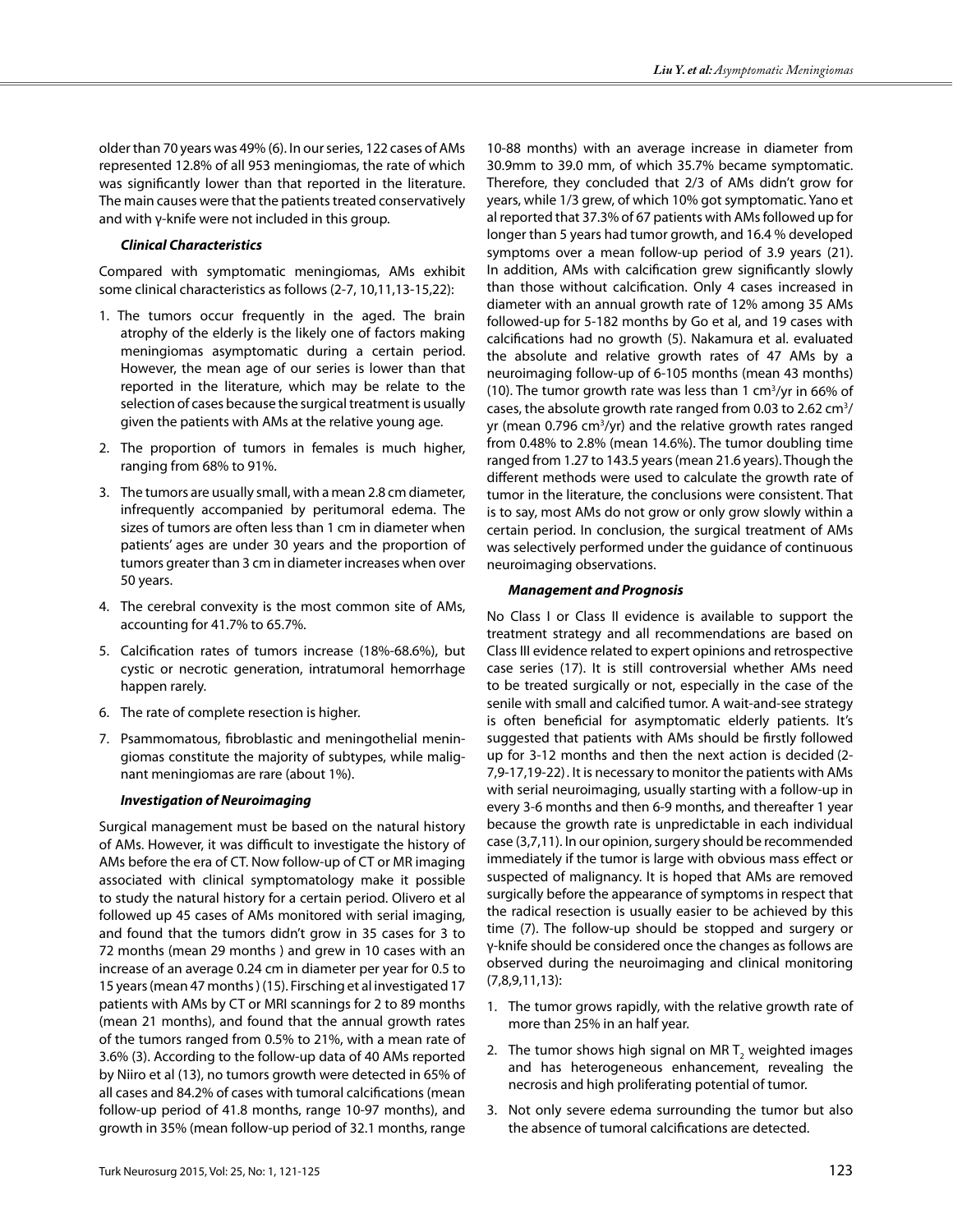- 4. The tumor-related symptoms appear though the tumor has no obvious growth.
- 5. The tumor grows invasively into the close-by dura mater, venous sinus, brain, skull and others.

We also advise the patients with AMs to adopt surgical removal if they are medically fit for surgery as well as most likely to have complete removal of tumor. The reasons for this proposal include: 1) modern microneurosurgical techniques decrease greatly the surgical mortality and disability of patients with meningioma, and the meningioma is one of tumors with the best surgical effect; 2) so far, no data of lifetime follow-up from a large sample of patients with AMs has been available, and it is impossible to compare the lifetime follow-up results with the surgical effects. In addition, it does not mean the tumors will stop growing even if they grow insignificantly or slowly in a certain time. In fact, the absolutely static meningiomas are rare; 3) the young patients with AMs should be given actively surgical resection because their remaining years are longer and the surgical risk-effect ratio will increase when the tumors grow with age in the future. However, whether older patients need to be treated surgically or not should be considered carefully.

Decisions about therapy need to weigh the natural history of AMs, the risks of intervention, and patient preferences. The following risk factors should be considered when the operative opportunity is determined.

1. Age: Age is a crucial element in deciding whether to treat surgically AMs. Prophylactic resection is suggested in the younger cases with AMs because of a higher growth rate and shorter doubling time of tumors (17). Instead, caution is advised if the operation is given to the patients older than 70 years because the morbidity and mortality of open surgery are increased in those senile patients.

2. Location: Tumor location was not found to be a significant predictive factor (17). But, if the patients are young, it's a reasonable recommendation to remove surgically the tumors located in these regions as early as possible, such as convexity, parasagittal, falx, sphenoidal ridge, saddle area, olfactory groove, and cerebellopontine angle, considering the excellent surgical effects.

3. Mass effect: It is proposed that AMs with mass effect due to their larger volume or peritumoral edema should be removed surgically because an overwhelming majority of AMs larger than 4 cm in diameter will become symptomatic in a short time (7).

4. Surgical risk-effect ratio: For the cases with high surgical risk-effect ratio, such as AM in pineal region or in advanced age, non-surgical therapy (e.g. γ-knife) instead of immediate surgical therapy may be recommended.

5. Patient preference: Patient preference for immediate surgery versus conservative management over time may determine the course of action. The patients refusing surgical

removal should be advised to repeat CT or MRI scannings at regular intervals or to take other treatments.

Theoretically, the prognosis of AMs is good after surgery. However, the surgical results of AMs are not much better than that of symptomatic meningiomas due to their older ages. Nishizaki et al reported that the mortality and disability rates of 75 AMs and 356 symptomatic meningiomas were 5.3% and 6.1%, respectively, and no obvious difference was found (14). Though no death occurred in 87 AMs treated surgically by Kuratsu et al (6), the postoperative disability rate was as high as 11.4%. The surgical result is related to patient's age to a great degree. The postoperative disability rate was 9.4%-23.3% in the cases over 70 years and 3.5%-12% under 70 years (6,9,21). Awad et al. also reported that the postoperative mortality rate and perioperative disability rate were 6.6% and 30% respectively in the cases older than 60 years (1). In a word, the senility is the main factor influencing the surgical effect. In our series, no death or disability appeared, which was related to the appropriately selective cases, right operative opportunity as well as surgical skills.

#### **REFERENCES**

- 1. Awad IA, Kalfas I, Hahn JF, Little JR: Intracranial meningiomas in the aged: Surgical outcome in the era of CT. Neurosurgery 24:557-560,1989
- 2. Concise Neurosurgery. Liu YG (ed). Jinan: Scientific and Technological Press of Shandong, 2010:224-226
- 3. Firsching RP, Fischer A, Peters R, Thun F, Klug N: Growth rate of incidental meningiomas. J Neurosurg 73: 545-547,1990
- 4. Gao SC: An analysis of 17 cases of asymptomatic meningiomas. Chinese Journal of Misdiagnositics 5: 3357-3358,2005
- 5. Go RS, Taylor BV, Kimmel DW: The natural history of asymptomatic meningiomas in Olmsted County, Minnesota. Neurology 51: 1718-1720,1998
- 6. Kuratsu J, Kochi M, Ushio Y: Incidence and clinical features of asymptomatic meningiomas. J Neurosurg 92: 766-770,2000
- 7. Liu JY, Zhang LJ: Asymptomatic meningiomas. Journal of International Neurology and Neurosurgery 33:221-225,2006
- 8. Liu YG, Wu CY, Zhu SG: Malignant meningiomas. Chinese Journal of Neurosurgery 22: 617-619,2006
- 9. Nabika S, Kiya K, Satoh H, Mizoue T, Oshita J, Kondo H: Strategy for the treatment of incidental meningiomas. No Shinkei Geka 35:27-32,2007
- 10. Nakamura M, Roser F, Michel J, Jacobs C, Samii M: The natural history of incidental meningiomas. Neurosurgery 53: 62-70,2003
- 11. Nakasu S, Hirano A, Shimura T, Llena JF: Incidental meningiomas in autopsy study. Surg Neurol 27:319-322,1987
- 12. Nakasu S, Nakasu Y, Fukami T, Jito J, Nozaki K: Growth curve analysis of asymptomatic and symptomatic meningiomas. Journal of Neuro-Oncology 102:303-310,2011
- 13. Niiro M, Yatsushiro K, Nakamura K, Kawahara Y, Kuratsu J: Natural history of elderly patients with asymptomatic meningiomas. J Neurol Neurosurg Psychiatry 68: 25-28,2000